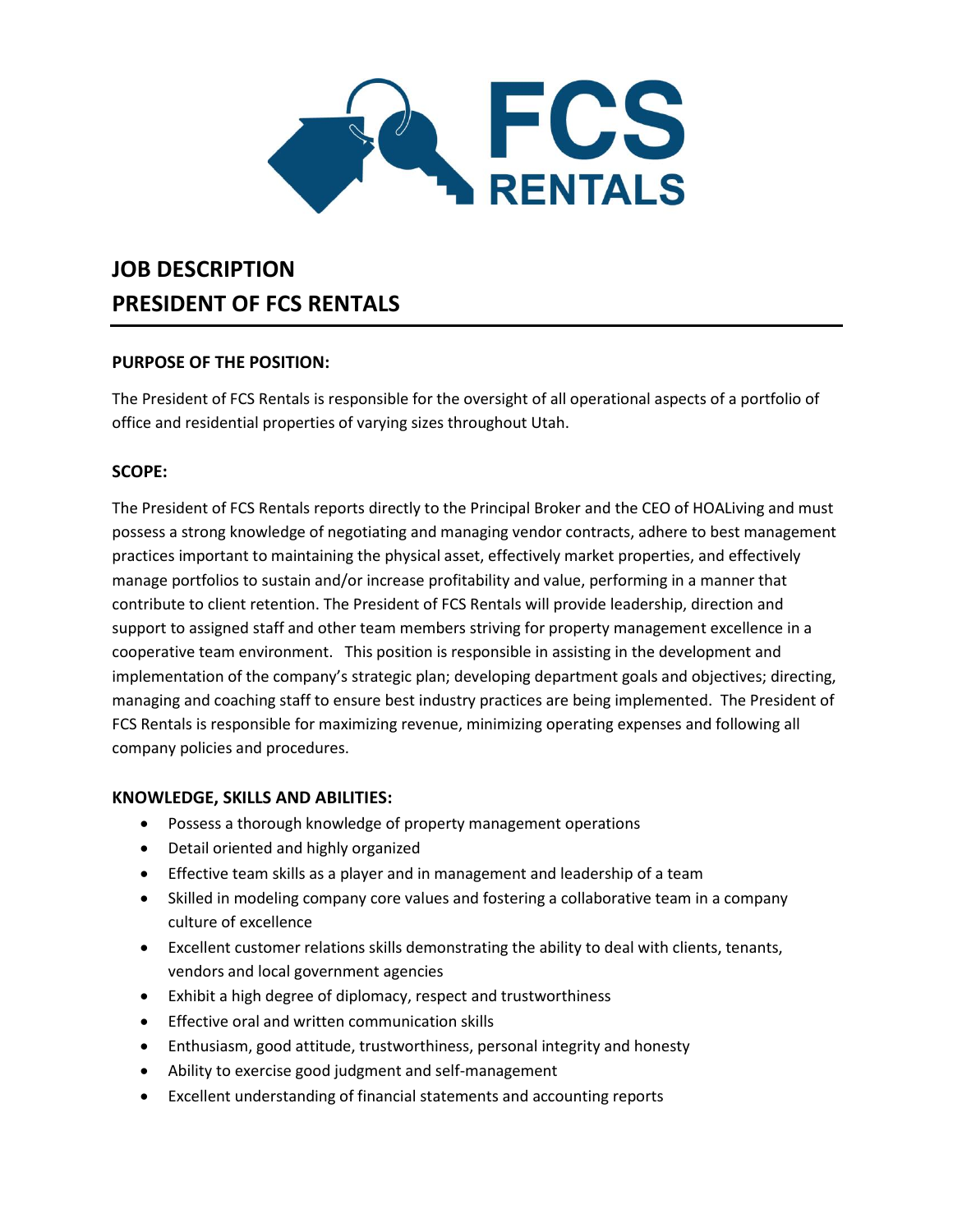• Computer competency in Microsoft Office, with strong proficiency on Excel and Word, as well as property management software

#### **DUTIES AND RESPONSIBILITIES**

- Actively generate new business accounts individually and collaboratively; including, but not limited to, synergy with HOALiving companies and their potential clients
- Retention and client relations with existing clients
- Team building and coaching teams to guide in the development and training of Property Managers regarding regulations; resident retention practices; reporting; and best industry practices for operating procedures
- Rent collections, evictions, accounting, maintenance, and purchasing
- Review/prepare monthly property summaries including variance reports on income statements,
- Visit sites on a regular basis to mentor Property Managers and monitor ongoing issues at the properties
- Write and present status reports to leadership team
- Identify strengths and challenges in each team in order to improve efficiency and effectiveness
- Foster a professional culture where staff can accomplish goals and feel they are valued team members
- Ensure that teams comply with current applicable landlord-tenant law and fair housing law including reasonable accommodation procedures and policy
- Approval of market rent changes, write-offs and reimbursements
- Hire, terminate, train, prepare performance reviews of other employees
- Create, refine and implement operational policies and procedures

## **QUALIFICATIONS**

- Active Utah Real Estate Agent License required
- Minimum of 5-7 years Property Management experience
- Minimum 3 years supervising a team of employees
- Strong knowledge of the Fair Housing Act
- Bachelor's degree in management/finance or equivalent industry experience
- Demonstrated leadership skills using performance incentives and team-building strategies

#### **WORKING CONDITIONS:**

#### **Physical Demands**

The President of FCS Rentals may spend long hours sitting and using office equipment and computers but will also require walking community inspections. This position also requires some lifting of supplies and materials from time to time.

#### **Environmental Conditions:**

This position is located in a busy, open area office. The incumbent will be faced with interruptions and must meet with others on a regular basis.